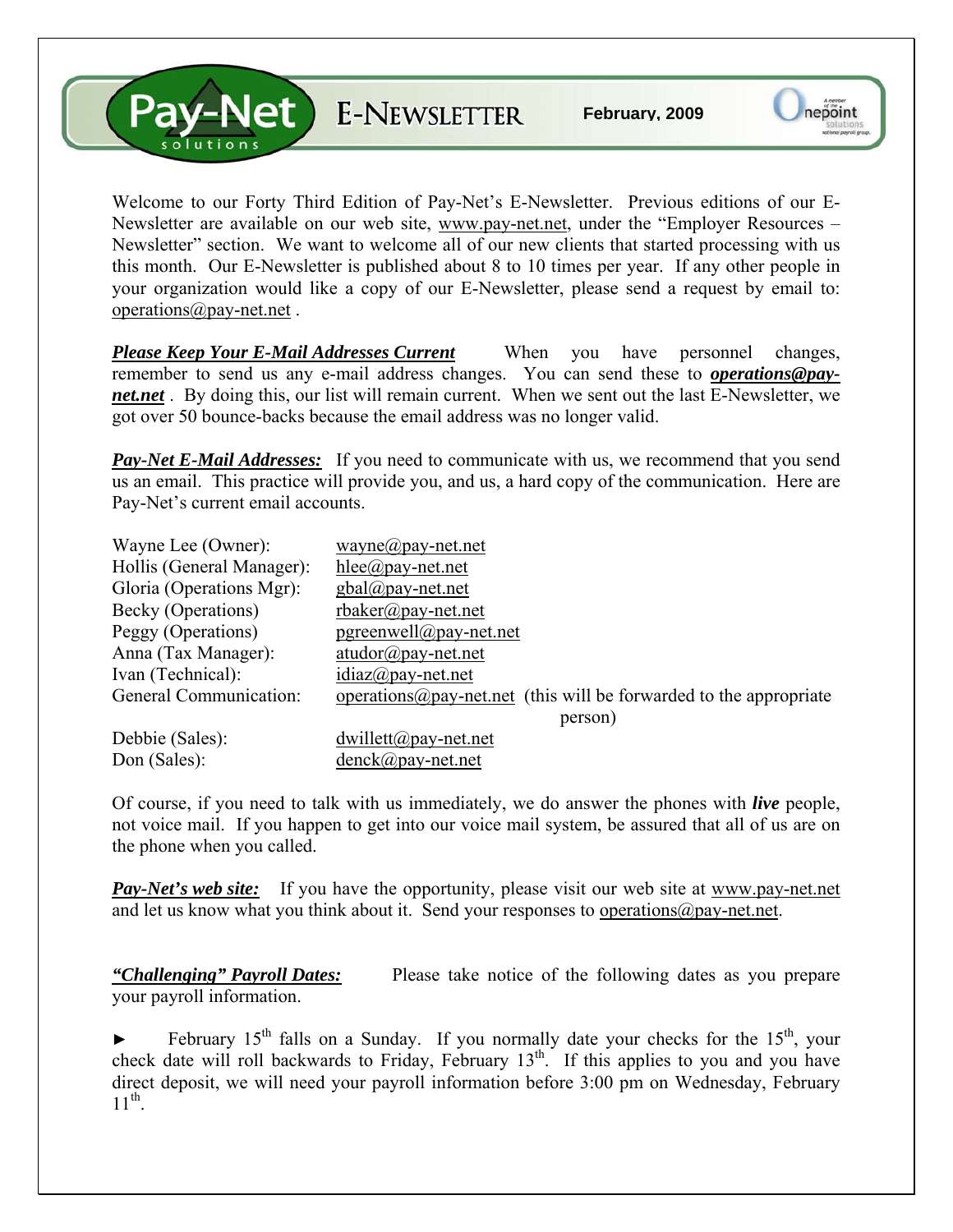## Monday, February 16<sup>th</sup> is President's Day – a Federal and banking holiday. Pay-**Net will be open on that day. Please take it into account as you prepare your payroll information.**

The end of February, the  $28<sup>th</sup>$ , is on a Saturday. If you normally date your checks for the end of the month, your check date will roll backwards to the  $27<sup>th</sup>$ . If this applies to you and you have direct deposit, we will need your payroll information before 3:00 pm on Wednesday, February  $25<sup>th</sup>$ .

 $\blacktriangleright$  March 1<sup>st</sup> is on Sunday. If you normally date your checks for the first of the month, your check date will roll backwards to February  $27<sup>th</sup>$ . If this applies to you and you have direct deposit, we will need your payroll information before  $3:00$  pm on Wednesday, February  $25<sup>th</sup>$ .

March  $15<sup>th</sup>$  falls on a Sunday. If you normally date your checks for the  $15<sup>th</sup>$ , your check date will roll backwards to Friday, March 13<sup>th</sup>. If this applies to you and you have direct deposit, we will need your payroll information before 3:00 pm on Wednesday, March 11<sup>th</sup>.

March  $31<sup>st</sup>$  falls on a Tuesday. If you normally date your checks for the End of the Month, an you have direct deposit, we will need your payroll information before 3:00 pm on Friday, March  $27<sup>th</sup>$ .

April  $5<sup>th</sup>$  is on a Sunday. If you normally date your checks for the  $5<sup>th</sup>$ , your check date will fall back to Friday, April 3<sup>rd</sup>. If this applies to you and you have direct deposit, we will need your payroll information by 3:00 pm on Wednesday, April  $1<sup>st</sup> - No Fooling!$ 

April  $20<sup>th</sup>$  falls on a Monday. If you normally date your checks for the  $20<sup>th</sup>$ , and you have direct deposit, we will need your payroll information by  $3:00$  pm on Thursday, April  $16^{th}$ .

*2009 Holiday Schedule:* The following remaining holidays are scheduled for 2009. The official "bank holidays" are marked with an "**\***"

- ► **\*** Monday, February 16, 2009 President's Day Pay-New will be open
- ► **\*** Monday, May 25, 2009 Memorial Day Pay-Net will be closed Saturday, July 4,  $2009$  – Independence Day
- ► **\*** Monday, September 7, 2009 Labor Day Pay-Net will be closed
- ► **\*** Monday, October 12, 2009 Columbus Day Pay-Net will be open
- ► **\*** Wednesday, November 11, 20009 Veteran's Day Pay-Net will be open
- ► **\*** Thursday, November 26, 2009 Thanksgiving Day Pay-Net will be closed
- ► Friday, November 27, 2009 Day After Thanksgiving Pay-Net will be closed
- ► **\*** Friday, December 25, 2009 Christmas Day Pay-Net will be closed
- ► **\*** Friday, January 1, 2010 New Year's Day Pay-Net will be closed

*Economic Stimulus Package and Payroll:* **Are you aware that the proposed Economic Stimulus Package has many "features" that will have an impact on Payroll? Such items as the "Making Work Pay" tax credit, the COBRA changes, and other proposals will have a direct effect on how your company's payroll is calculated, reported, and taxes paid. These changes may require a significant change in payroll software. Please rest assured that Pay-Net's software will be quickly modified to reflect any and all changes that affect the payroll and payroll tax process and reporting procedures. Stay tuned, we are following the developments as they unfold in Congress and we will keep you advised of the progress.**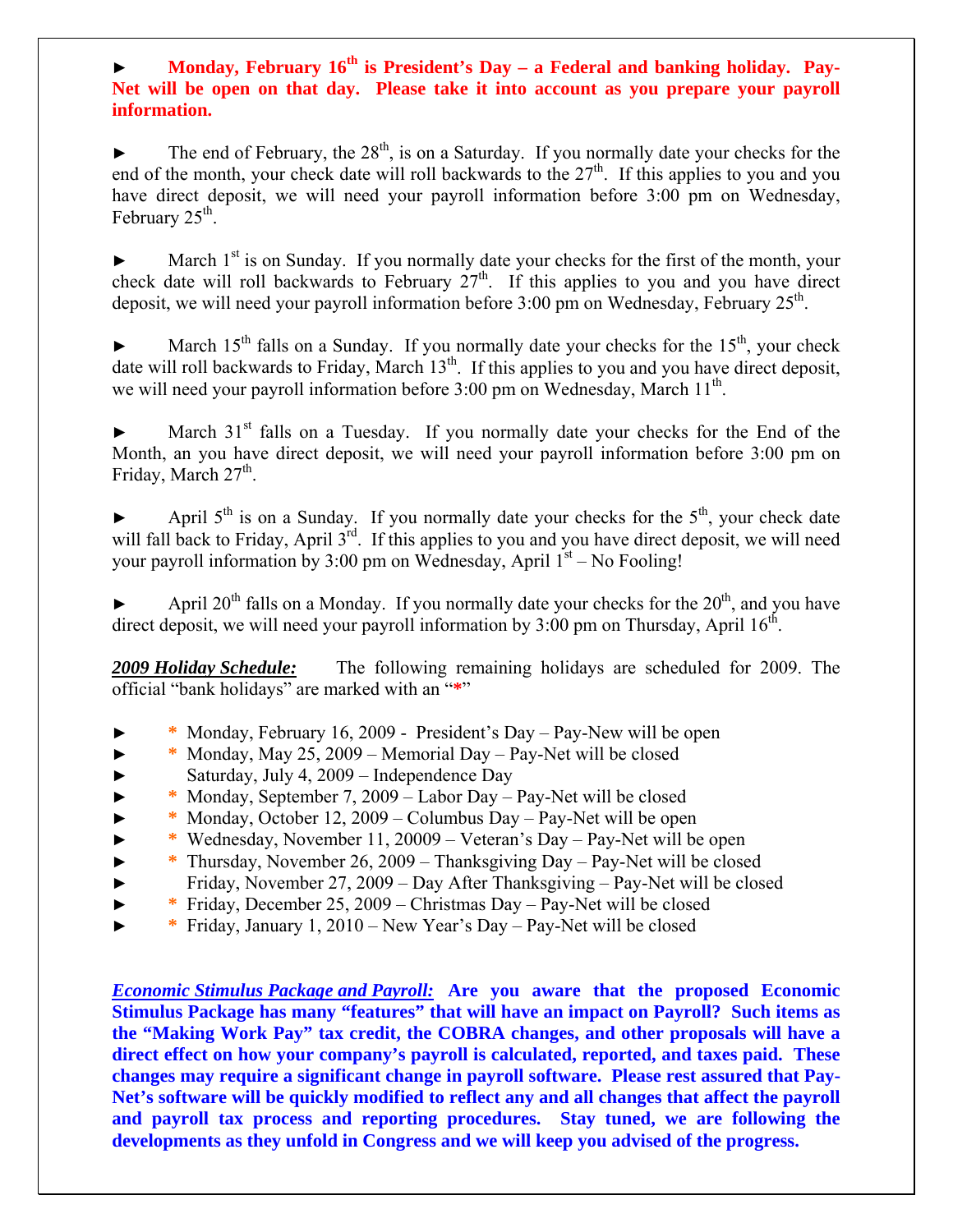*Reminder of the Direct <u>Deposit Policy Changes:</u>* As a result of changes within the **banking system, along with a few other governmental rulings on top of the recent bank problems and failures, the regulations of the movement of funds through the Federal Reserve system has undergone several changes. The one that most directly affects our clients has to do with Direct Deposit. Effective November 1, 2008, any client that has a total direct deposit amount greater than \$500,000 will be required to wire transfer the funds to our bank. In addition, if any one employee has a direct deposit greater than \$100,000, a wire transfer will be required. We only have a few clients that will be affected by these new regulations.** 

**When a client is found with one of these conditions, Pay-Net will notify the contact person that a wire transfer is required. Depending upon a client's relationship with their bank, a wire transfer usually requires an authorized person actually go into the bank and complete and sign the paperwork for a wire transfer. We would suggest that you consult with your**  bank now to determine the best and quickest method of sending a wire transfer so you will **not be caught unprepared.**

*California's SUI Problem:* Perhaps, you read in the local papers that California's SUI fund was depleted of money and would have to borrow money from the Federal Government to pay unemployment claims. The figures they quoted were around \$8 *BILLION*!

Guess who gets to pay this? And, if you guessed that it was your company, you are correct. Please allow us to explain the details.

The Federal Government collects unemployement money from companies in the form of the FUTA tax (Federal Unemployment Tax Act), which is generally calculated at 0.8% of the first \$7,000 paid to an employee, or \$56.00 per employee per year (\*). This money goes into a fund that the states can borrow against in case their unemployment fund cannot cover claims.

When a state borrows from the FUTA fund, if they can repay the federal government by November  $10<sup>th</sup>$  of that year, the state will not pay any interest on the funds borrowed. However, if a state cannot pay their liability, then the federal government (IRS) can declare a "credit reduction" for that state for that year, usually in December. This "credit reduction" is an increase in the FUTA tax liability for a company that must be paid by the end of January of the following year.

In the last 20 years, I can only recall two times that we have had a "credit reduction" on the FUTA tax return (Form 940) and one time was Michigan in 1992 and the other time was for New York in 2004 and 2005. In the case of New York, employers had to pay an additional 2.2% FUTA tax for their employees. So instead of costing the employers \$56.00 per employee, it cost them \$159.60 per employee – a 285% increase in FUTA taxes! For a company with 20 employees, this was a total of over \$2,000 in additional tax monies that had to be paid!

Presently, there are 18 states plus the District of Columbia are experiencing a problem with their SUI fund. Also, there are 7 states that have outstanding loans from the FUTA account including California.

Now, if California has to borrow an additional \$8 billion dollars, you can imagine how much that is going to cost the employers in this state, assuming California cannot repay the loan from the federal government! According to the latest statistics from the EDD, the number of people employed in California is 16.9 million. This means that the "tax credit" could be about \$475 per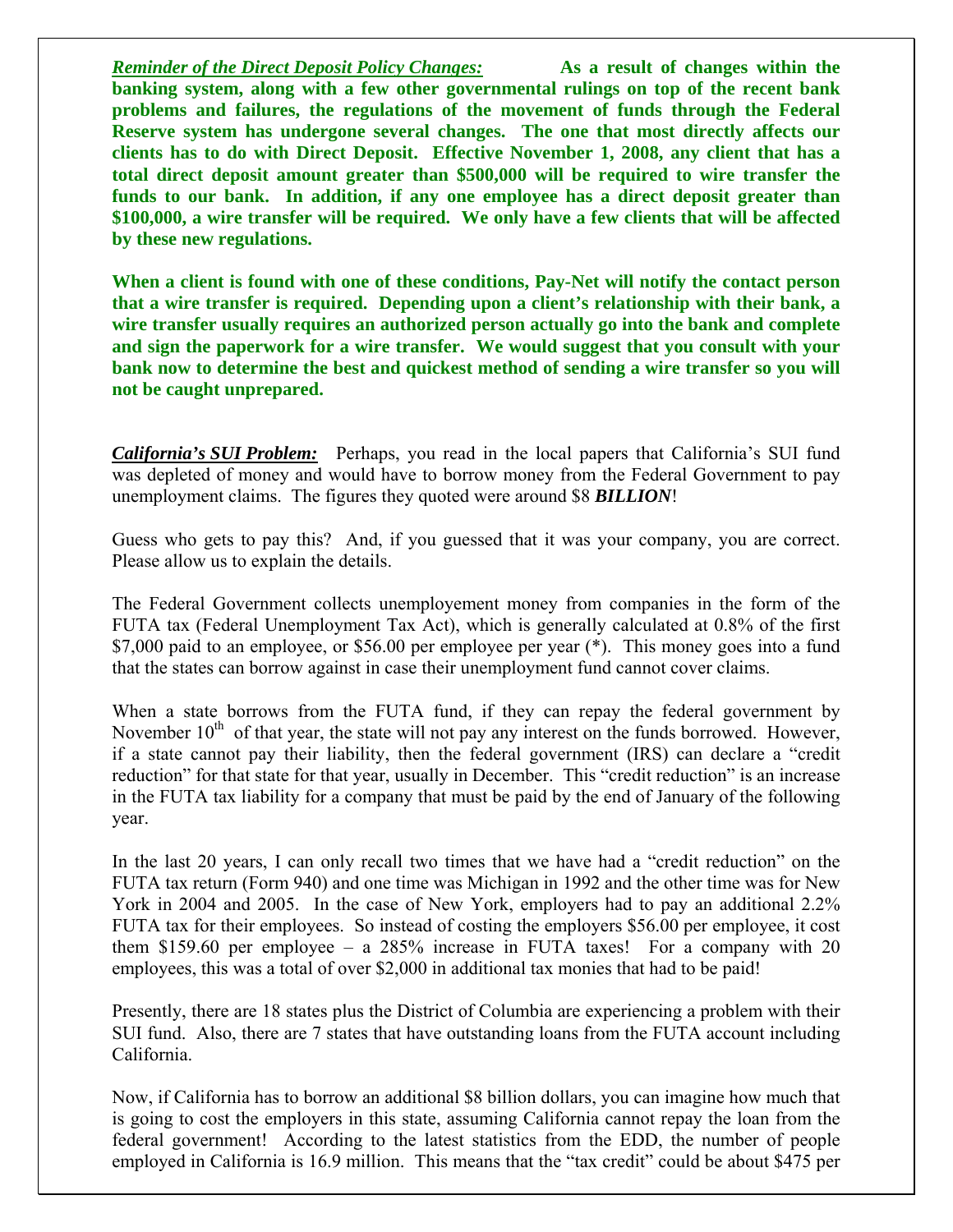employee, if all the figures are correct. This money is in addition to the SUI amounts that we are now paying to the state!

(\*) Okay, for all you payroll professionals, we know that the FUTA tax is not 0.8%. Technically, the FUTA tax is 6.2% and a company can get a 5.4% tax reduction for timely SUI payments to their state. The result (6.2% - 5.4%) equals 0.8%. So, technically, the FUTA tax rate should be expressed as a *net tax rate* of 0.8%

*Pay-Net's ConfirmFTD Service:* We want to remind our clients of our ConfirmFTD service which allows our Electronic Tax Filing clients to check their Federal tax deposits on the EFTPS Department's web site (a division of the IRS).

To describe the service in a nutshell: For a very minimal one-time fee, Pay-Net will enroll you with the EFTPS unit of the IRS. You will receive a PIN directly from the EFTPS, which will allow you to register and login directly to the EFTPS web site. There, on their web site, you can confirm the date and amount of all Federal 941 and 940 deposits made on your behalf by Pay-Net for the last 16 months.

## *Tax Changes for 2009:*

The Social Security Rate remains the same at 6.2% but the Wage Base increases to \$106,800 in 2009, up from \$102,000 in 2008. As a result, the maximum an employee will pay into Social Security increases to \$6,621.60, up from \$6,324 in 2008.

► The Medicare Rate remains the same at 1.45% and the infinite wage base remains the same.

► The IRS has changed various Deferred Compensation plans maximum employee contributions:

- 401k limit is now \$16,500 (Over 50 is \$22,000)
- 403b limit is now \$16,500 (Over 50 is \$22,000)
- 457b limit is now \$16,500 (Over 50 is \$22,000)
- Roth 401k limit is now \$16,500 (Over 50 is \$22,000)
- Roth 403b limit is now \$16,500 (Over 50 is \$22,000)
- Simple limit is now  $$11,500$  (Over 50 is  $$14,000$ )
- Simple 401k limit is now \$11,500 (Over 50 is \$14,000)

► California's SDI Wage Base increases to \$90,669 in 2009, up from \$86,698 in 2008. In addition, the percentage figure used to calculate SDI increases from 0.08% in 2008 to 1.1% for 2009. The maximum SDI increases from \$693.58 for 2008, to \$997.36 for 2009.

Federal and California income tax tables will be indexed by the cost of living – at least as of the present. January  $20<sup>th</sup>$  could trigger some changes.

The IRS has reduced the mileage reimbursement rate to \$0.55 per mile.